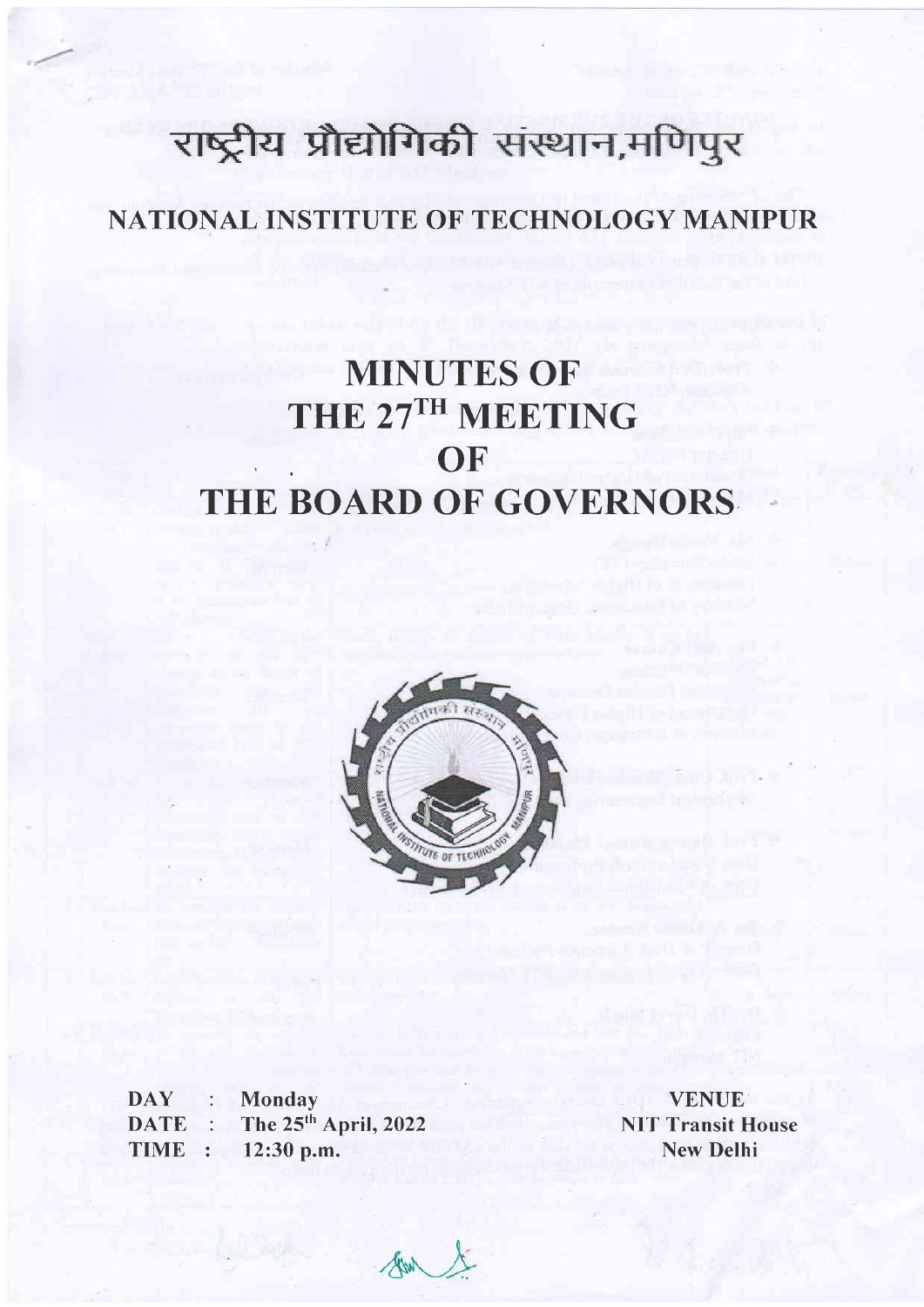# MINUTES OF THE 27TH MEETING OF THE BOARD OF GOVERNORS HELD ON 25TH APRIL 2022

The 27<sup>th</sup> meeting of the Board of Governors of National Institute of Technology Manipur was held on 25<sup>th</sup> April 2022 from 12:30 p.m. at NIT Transit House, New Delhi.

Prof. (Dr.) Goutam Sutradhar, Director, NIT Manipur presided over the meeting as Chairperson  $(i/c)$  of the Board of Governors of NIT Manipur.

The following members were present:

| $\frac{1}{2}$ | Prof. (Dr.) Goutam Sutradhar<br>Director, NIT Manipur                                                                                                  | Chairperson $(i/c)$ |
|---------------|--------------------------------------------------------------------------------------------------------------------------------------------------------|---------------------|
| $\frac{1}{2}$ | Shri M.L. Soni<br>Director (NITs)<br>Department of Higher Education,<br>Ministry of Education, Govt. of India                                          | Member              |
|               | <b>Ms. Veena Dunga</b><br>Under Secretary (TE)<br>Department of Higher Education,<br>Ministry of Education, Govt. of India                             | Member              |
|               | Mr. Anil Kumar<br>Director (Finance)<br><b>Integrated Finance Division</b><br>Department of Higher Education,<br>Ministry of Education, Govt. of India | Member              |
|               | ❖ Prof. Uday Shanker Dixit<br>Mechanical Engineering Dept, IIT Guwahati                                                                                | Member              |
|               | ❖ Prof. Rajesh Kumar Bhushan<br>Dean (Academic) & Professor,<br>Dept. of Mechanical Engineering, NIT Manipur                                           | Member              |
|               | Dr. P. Albino Kumar<br>Dean (P & D) & Associate Professor,<br>Dept. of Civil Engineering, NIT Manipur.                                                 | Member              |
|               | ❖ Dr. Th. David Singh<br>Registrar (i/c),<br>NIT Manipur                                                                                               | Secretary           |

At the outset, Prof. (Dr.) Goutam Sutradhar, Chairperson (i/c), Board of Governors, NIT Manipur welcomed all the members. He also highlighted that the physical meeting was being held after more than two years due to the COVID-19 pandemic. The Chairperson (i/c) then invited the Registrar  $(i/c)$  to initiate the proceedings on the agenda items.

1

M. Dairy

 $\n *dim*\n *dim*$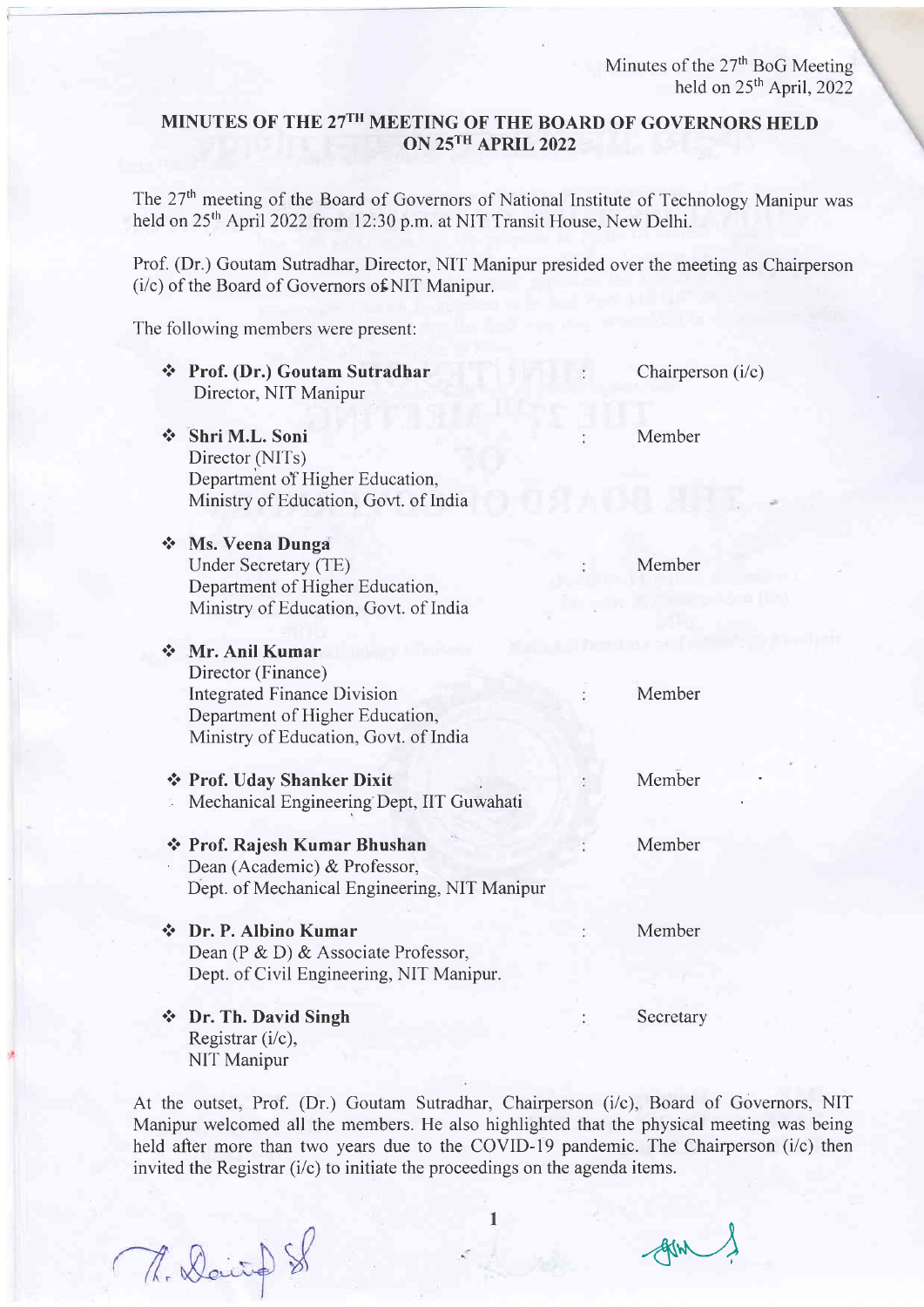#### Item No.27.l: Confirmation of the Minutes of the 26<sup>th</sup> meeting of the Board of Governors held on 9<sup>th</sup> December, 2021 via composite mode in the Conference Hall of NIT Manipur.

The minutes of the 26<sup>th</sup> Meeting of the BoG held on 9<sup>th</sup> December, 2021 via composite mode in the Conference Hall of NIT Manipur were circulated to all the members and no comments were received. 'Ihe minutes is hereby confirmed.

#### Item No.27.2: Action taken report on the decisions of the 26<sup>th</sup> meeting of the Board of Governors held on 9th December, 2021 via composite mode in the Conference Hall of NIT Manipur.

Action taken on the decisions of the  $26<sup>th</sup>$  Meeting of the BoG held on  $9<sup>th</sup>$ December, 2021 at the Conference Hall of NIT Manipur, Imphal is as under:

| SI.<br>No.     | <b>Item</b><br>No. | Agenda                                                                                                                                                                                                              | <b>Decision Taken</b>                                                                                                                                                                                                                                    | <b>Action</b><br>Taken                                           | <b>Remarks</b><br>If Any                                        |
|----------------|--------------------|---------------------------------------------------------------------------------------------------------------------------------------------------------------------------------------------------------------------|----------------------------------------------------------------------------------------------------------------------------------------------------------------------------------------------------------------------------------------------------------|------------------------------------------------------------------|-----------------------------------------------------------------|
| T              | Item No.<br>26.1   | Confirmation<br>of<br>the<br>Minutes of the 25 <sup>th</sup> Board<br>of Governors Meeting<br>held on 28 <sup>th</sup> September,<br>2021 via composite mode<br>in the Conference Hall of<br>NIT Manipur.           | The 26 <sup>th</sup> BOG noted and approved the minutes of the 25 <sup>th</sup><br>BOG held on 28 <sup>th</sup> September 2021                                                                                                                           | Noted                                                            | Noted                                                           |
| $\overline{2}$ | Item No.<br>26.2   | Action taken report on the<br>decisions of the 25 <sup>th</sup><br>meeting of the Board of<br>. gth<br>held<br>Governors<br>2021<br>via<br>December,<br>composite mode in the<br>Conference Hall of NIT<br>Manipur. | Noted. Replies to queries of PAG (Audit) is to be<br>submitted by the Institute on priority basis.                                                                                                                                                       | Noted. All<br>replies were<br>furnished to<br>the PAG<br>(Audit) | Noted                                                           |
| $\overline{3}$ | Item No.<br>26.3   | To consider the minutes of<br>26 <sup>th</sup><br>Finance<br>the<br>Committee held on 28 <sup>th</sup><br>September, 2021 in the<br>Conference Hall of NIT<br>Manipur via composite<br>mode. '                      | The 26 <sup>th</sup> BOG noted and approved the minutes of the 26 <sup>th</sup><br>FC held on 9th December 2021                                                                                                                                          | Noted                                                            | Noted                                                           |
| $\overline{4}$ | Item No.<br>26.4   | To consider the Minutes<br>of the 23rd Senate Meeting<br>held on $25th$<br>November<br>2021.                                                                                                                        | The 26 <sup>th</sup> BOG noted the minutes of the 23 <sup>rd</sup> Senate held<br>on 25 <sup>th</sup> November 2021                                                                                                                                      | Noted                                                            | Noted                                                           |
| 5              | Item No.<br>26.5   | Latest position of unspent<br>30 <sup>th</sup><br>balance<br>as<br>on<br>November 2021.                                                                                                                             | The 26 <sup>th</sup> BOG noted the latest unspent balance as on 30 <sup>th</sup><br>November 2021                                                                                                                                                        | Noted                                                            | Noted                                                           |
| 6              | Item No.<br>26.6   | To consider the Minutes<br>of the $17th$ Building &<br>Works<br>Committee<br>Meeting held on 24 <sup>th</sup><br>August 2021.                                                                                       | The 26 <sup>th</sup> BOG noted and observed that Item No. 17.3 of<br>BWC about the estimation of the various infrastructure of<br>NIT Manipur and Master Plan as suggested by Prof.<br>Gandhi Committee and directed to wait for instruction<br>from MoE | Kept on hold                                                     | <b>BOG</b><br>advised to<br>submit the<br>Revised<br><b>DPR</b> |
| $\mathcal{I}$  | Item No.<br>26.7   | Pending<br>Report<br>on<br>grievances issues.                                                                                                                                                                       | The 26 <sup>th</sup> BOG noted that there is no pending grievance<br>issue related matter                                                                                                                                                                | Noted                                                            | Noted                                                           |
| 8              | Item No.<br>26.8   | Report on Pending Audit<br>Issues.                                                                                                                                                                                  | The 26 <sup>th</sup> BOG noted that many issues are still pending and<br>asked to contact CAG to clear the issues in time                                                                                                                                | Matter put up<br>to CAG                                          | Noted                                                           |

Harie) 8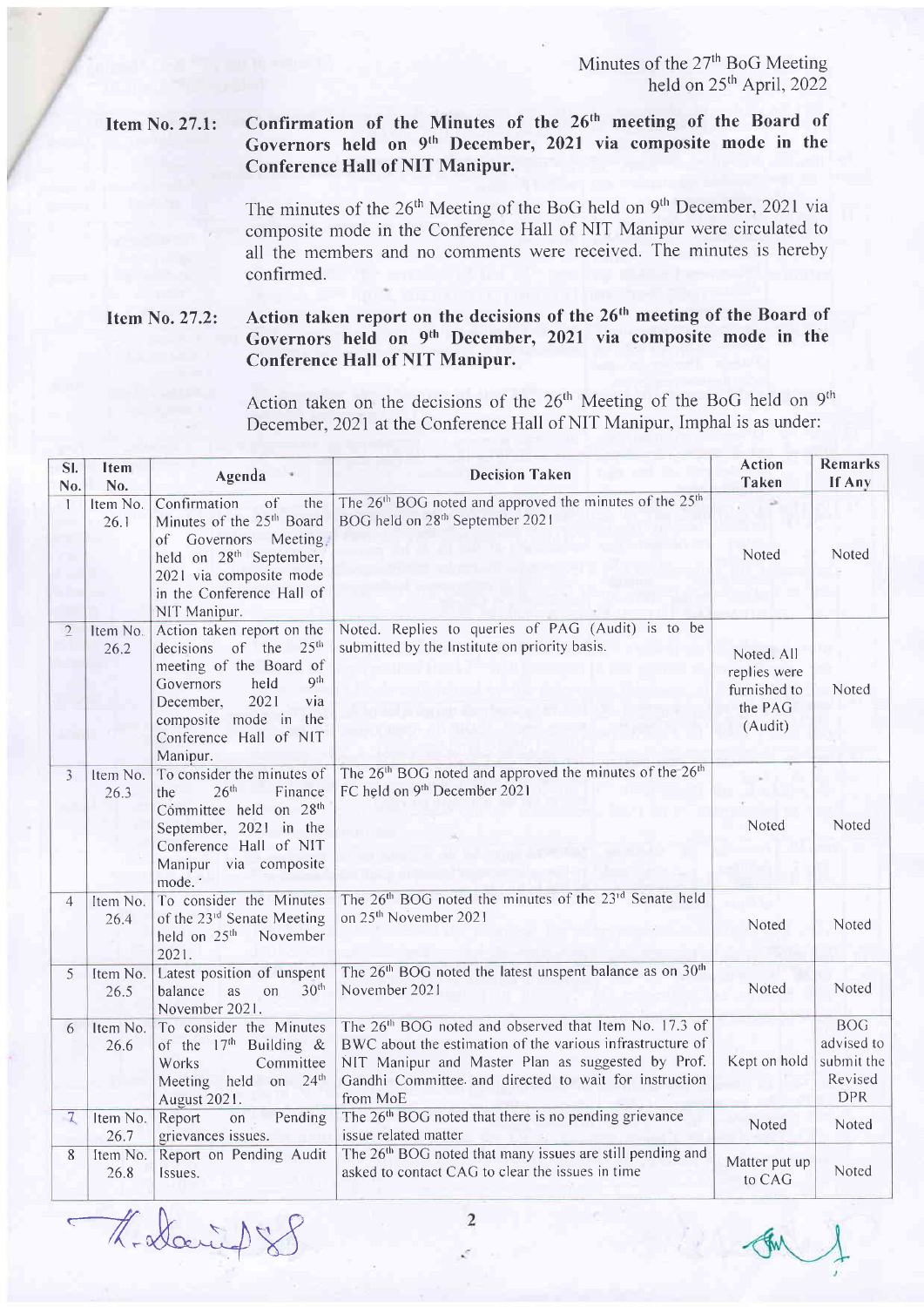| 9               | Item No.                                                                                                                                                                                                                                                                                                                                                                               | Status of filling up of                                                                                                                                                           |                                                                                                                                                                                                                                                                                                                                                |                                                                                               |                                                                                                                    |
|-----------------|----------------------------------------------------------------------------------------------------------------------------------------------------------------------------------------------------------------------------------------------------------------------------------------------------------------------------------------------------------------------------------------|-----------------------------------------------------------------------------------------------------------------------------------------------------------------------------------|------------------------------------------------------------------------------------------------------------------------------------------------------------------------------------------------------------------------------------------------------------------------------------------------------------------------------------------------|-----------------------------------------------------------------------------------------------|--------------------------------------------------------------------------------------------------------------------|
|                 | The 26 <sup>th</sup> BOG noted the status of filling up backlog<br>26.9<br>backlog<br>vacancies<br>of<br>vacancies of SC/ST/OBC and EWS<br>SC/ST/OBC and EWS.<br>10 <sup>°</sup><br>Item No.<br>Report<br>and status<br>0f<br>26 <sup>th</sup> BOG approved to start the recruitment process for the<br>26.10<br>Registrar appointment and<br>post of Registrar<br>advertisement copy. |                                                                                                                                                                                   | Noted                                                                                                                                                                                                                                                                                                                                          | Noted                                                                                         |                                                                                                                    |
|                 |                                                                                                                                                                                                                                                                                                                                                                                        |                                                                                                                                                                                   | Advertisement<br>released.                                                                                                                                                                                                                                                                                                                     | Screening<br>started                                                                          |                                                                                                                    |
| $\overline{11}$ | Item No.<br>To discuss the issue of<br>26 <sup>th</sup> BOG advised waiting for further instruction from<br>26.11<br>absorption<br>of<br>Prabhat<br>MoE.<br>Kumar Trainee<br>Teacher<br>Department of ME<br>as<br>Assistant Professor<br>on<br>regular basis.                                                                                                                          |                                                                                                                                                                                   | The matter is<br>again placed<br>as Agenda<br>Item No.<br>27.16                                                                                                                                                                                                                                                                                | Noted                                                                                         |                                                                                                                    |
| 12              | Item No.<br>To discuss on the issue of<br>26 <sup>th</sup> BOG approved the decision of 26 <sup>th</sup> FC to pay<br>26.12<br>enhancement of DA for<br>enhanced DA to Trainee Teacher as per 6 <sup>th</sup> CPC<br>Trainee Teacher at par<br>with Regular employees.                                                                                                                 |                                                                                                                                                                                   | Relevant<br>order issued<br>vide no.<br>NITM.1/(7-<br>Estt)/Order/<br>2021                                                                                                                                                                                                                                                                     | Noted                                                                                         |                                                                                                                    |
| 13              | Item No.<br>26.13                                                                                                                                                                                                                                                                                                                                                                      | Discussion on constitution<br>of an enquiry committee<br>on the role of the then<br>Registrar (i/c).                                                                              | 26 <sup>th</sup> BOG approved the constitution of a Committee to<br>enquire about the role of the then Registrar i/c.                                                                                                                                                                                                                          | Committee<br>Constituted.                                                                     | First<br>meeting<br>held at<br><b>HTG</b>                                                                          |
| 14              | Item No.<br>26.14                                                                                                                                                                                                                                                                                                                                                                      | To consider release of<br>terminal benefits (Leave<br>Salary encashment plus<br>Gratuity)<br>of<br>Dr.<br>Sarungbam<br><b>Birendra</b><br>Singh, Former Director,<br>NIT Manipur. | 26 <sup>th</sup> BOG approved the decision of the 26 <sup>th</sup> FC and<br>approved that since Dr.Birendra Singh has already availed<br>encashment of 300 EL in his previous organization, no<br>payment for EL can be made to him. Payment of gratuity<br>under NPS to autonomous bodies under consideration of<br>the Ministry of Finance. | 2<br>Noted                                                                                    | It was<br>informed<br>that a<br>letter is<br>issued for<br>gratuity<br>under<br>NPS to<br>autonom<br>ous<br>bodies |
| 15              | Item No.<br>26.15                                                                                                                                                                                                                                                                                                                                                                      | Adoption/ Acceptance of<br>TEQIP-III Audit Reports.                                                                                                                               | 26 <sup>th</sup> BOG approved the decision of the 26 <sup>th</sup> FC regarding<br>noting about TEQIP-III Audit report for FY 2019-20,<br>2020-21, 2021-22 (till Sept 2021)                                                                                                                                                                    | Noted and sent<br>to NPIU.                                                                    | Noted                                                                                                              |
| 16              | Item No.<br>26.16                                                                                                                                                                                                                                                                                                                                                                      | Creation of sustainability<br>fund.                                                                                                                                               | $26th$ BOG approved the decision of the $26th$ FC for the<br>creation of a sustainability fund for an amount of Rs.114<br>lakh as per the Annexure provided.                                                                                                                                                                                   | Relevant<br>direction<br>issued to<br>Accounts<br>Section                                     | Noted                                                                                                              |
| 17              | Item No.<br>26.17                                                                                                                                                                                                                                                                                                                                                                      | Provision<br>of<br>telephone<br>facilities<br>and<br>reimbursements to officers<br>of Govt. of India.                                                                             | 26 <sup>th</sup> BOG approved the decision for the enhancement of<br>mobile phone/broadband/data card reimbursement from<br>Rs.500 to Rs.1000 per month.                                                                                                                                                                                       | Relevant order<br>issued vide no.<br>NITM.1/(7-<br>Estt)/Order/20<br>19/39 dt.<br>19/01/2022. | Noted                                                                                                              |
| 18              | Item No.<br>26.18                                                                                                                                                                                                                                                                                                                                                                      | Payment of honorarium to<br>Chief Warden.                                                                                                                                         | 26 <sup>th</sup> BOG noted that there is no provision in rules for<br>payment of honorarium to Chief Warden.                                                                                                                                                                                                                                   | Order issued<br>vide no.<br>NITM.1/(7-<br>Estt)/Order/2<br>021(Pt)/125<br>Dt.<br>15/03/2022   | Noted                                                                                                              |
| 19              | Item No.<br>26.19                                                                                                                                                                                                                                                                                                                                                                      | To consider and approve<br>for an advance of 50%<br>processing fee for Patent<br>Filing from PDA grant.                                                                           | 26 <sup>th</sup> BOG approved the decision of the 26 <sup>th</sup> FC to pay an<br>advance of 50% processing fee for Patent filing from IRG<br>to regular faculty.                                                                                                                                                                             | Order issued<br>vide no.<br>NITM.1/(7-<br>Estt)/Order/20<br>19/93, dt.<br>03/03/2022          | Noted                                                                                                              |

M. David 8

Ø,

Alw

t J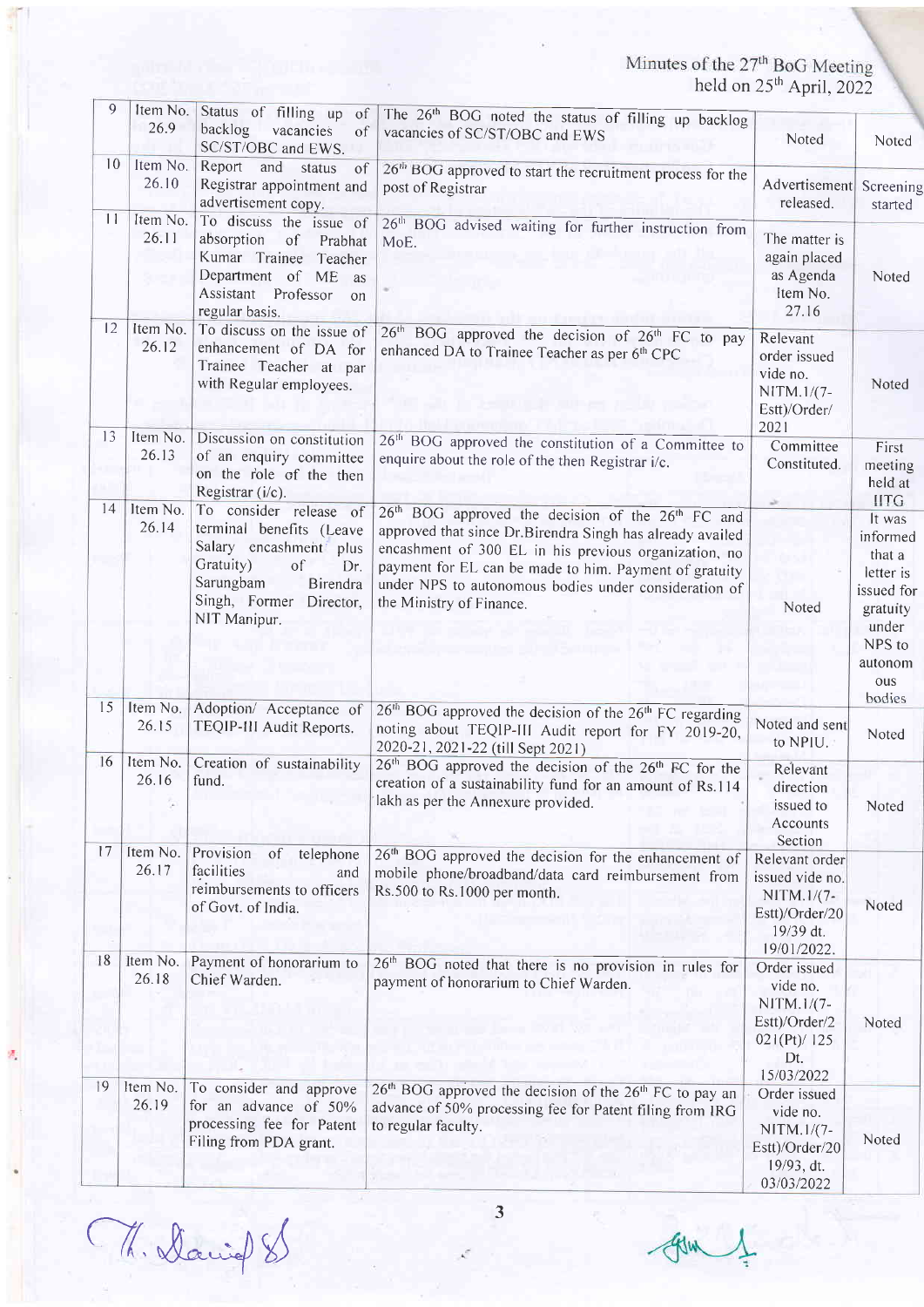| 26.20 | 20 Item No. Any other item with the<br>permission of the Chair. | On the issue of MTU, the $26th$ BOG approved sending a Letter sent<br>letter to the Govt. of Manipur with a copy to $VC$ , MTU $\vert$ vide no.<br>requesting to allow NIT Manipur to continue using the   NITM.1/(17-<br>facility at the Polytechnic campus. | Estt)/Temp<br>Cam/2020/46<br>dated.<br>14/02/2022 | Noted |
|-------|-----------------------------------------------------------------|---------------------------------------------------------------------------------------------------------------------------------------------------------------------------------------------------------------------------------------------------------------|---------------------------------------------------|-------|
|-------|-----------------------------------------------------------------|---------------------------------------------------------------------------------------------------------------------------------------------------------------------------------------------------------------------------------------------------------------|---------------------------------------------------|-------|

#### Item No.27.3: To consider the minutes of the  $27<sup>th</sup>$  meeting of the Finance Committee held on 25<sup>th</sup> April, 2022 at NIT Transit House, New Delhi.

The  $27<sup>th</sup>$  BOG approved the minutes of the  $27<sup>th</sup>$  Finance Committee meeting held on 25<sup>th</sup> April 2022 at NIT Transit House of NIT Manipur.

#### Item No. 27.4: To consider the Minutes of the 24th meeting of the Senate Meeting held on l8th February 2022.

The  $27<sup>th</sup>$  BOG approved the minutes of the  $24<sup>th</sup>$  meeting of the Senate 'Meeting heldon 18<sup>th</sup> February 2022.

#### Item No.27.5: To consider the Minutes of the lSth meeting of the Building & Works Committee held on 16<sup>th</sup> November, 2021.

The BOG discussed the recommendation of  $27<sup>th</sup>$  FC regarding the release of payment for OBC Boys Hostel and OBC Girls' Hostel construction as the report of Physical verification has been received from CPWD.

The BOG has apprised that payment of Rs. 3.474 crore may be released fiom IRG as per approval of the  $17<sup>th</sup>$  BOG subject to the proper examination of the measurement book maintained by the Executive Engineer of the Institute for the projects. The BOG also further approved the recommendation of the  $27<sup>th</sup>$ FC and the 18<sup>th</sup> BWC to engage a Project Monitoring Cell (PMC) after the Revised DPR is approved by the Ministry.

The 27<sup>th</sup> BOG approved the minutes of the 18<sup>th</sup> meeting of the Building & Works Committee held on  $16<sup>th</sup>$  November, 2021 as recommended by the Finance Committee.

#### Item No.27.6: To consider the proposal for re-appropriation of fund to make up the excess expenditure under the head OH 35.

The  $27<sup>th</sup>$  BOG discussed the proposal for re-appropriation of fund and after deliberating on the issue noted the inter head wise transfer of fund from the total grants sanctioned by the Ministry under various Heads. The  $27<sup>th</sup>$  BOG approved the recommendation of the  $27<sup>th</sup>$  FC regarding the advised that receipt and utilization grants is to be properly reflected in the revised DPR in head wise format.

#### Item No. 27.7: Ratification of registration fee for continuing students.

The  $27<sup>th</sup>$  BOG approved the recommendation of the  $27<sup>th</sup>$  FC regarding the ratification of the registration fee for continuing B.Tech, M.Tech and M.Sc. students in line with the recommendation of the 18<sup>th</sup> Senate for the academic year 2021-2022.

Thedought of the four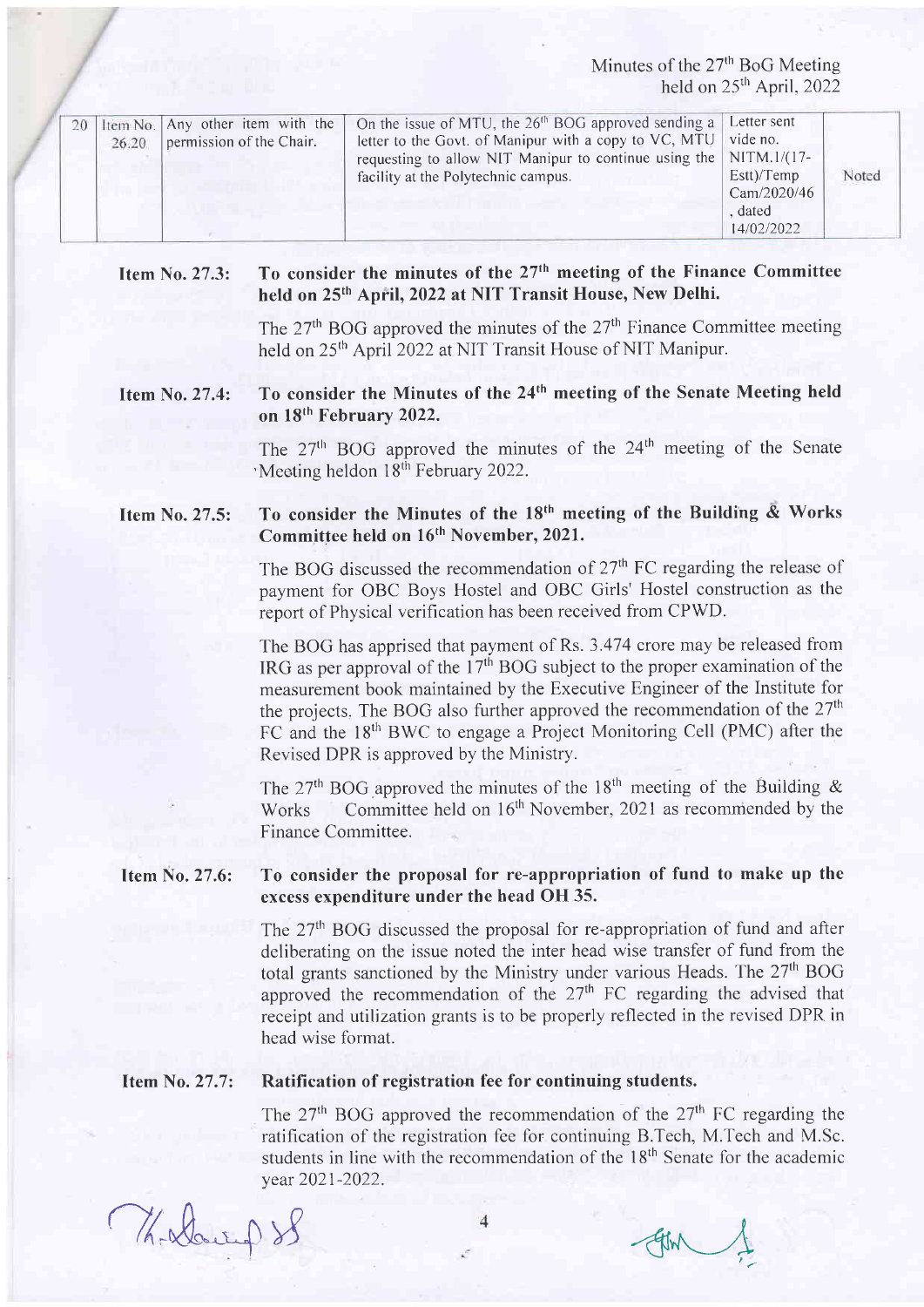### Item No. 27.8: Ratification of registration fee for continuing Ph.D students.

The  $27<sup>th</sup>$  BOG approved the recommendation of the  $27<sup>th</sup>$  FC regarding the ratification of the registration fee for continuing Ph.D students in line with the recommendation of the  $18<sup>th</sup>$  Senate for the academic year 2021-2022.

### Item No.27.9: Approval to take Caution money of M.Sc students.

The  $27<sup>th</sup>$  BOG approved the recommendation of the  $27<sup>th</sup>$  FC to collect Rs. 5,000/- as caution money (Academic) from the M.Sc students with effect from the next Academic session (2022-2023).

### Item No. 27.10: Latest position of unspent balance as on 1<sup>st</sup> March, 2022.

The  $27<sup>th</sup>$  BOG also directed that information as desired by the  $27<sup>th</sup>$  FC about the balance of grant in TSA and Non TSA as on the closing date of 31.03.2022 should be provided. The unspent balance fund under OH-31,36 and 35 as on 31.03.2022 is given below:

|                | <b>Under TSA</b>                                 | <b>Under Non-TSA</b> |                                                  |  |
|----------------|--------------------------------------------------|----------------------|--------------------------------------------------|--|
| Object<br>Head | <b>Balance as on 31-03-2022</b><br>(Rs. In Lakh) | Object<br>Head       | <b>Balance as on 31-03-2022</b><br>(Rs. In Lakh) |  |
| 31             | 987.07                                           | 3 <sup>1</sup>       | 20.46                                            |  |
| 36             | 109.75                                           | 36                   | 6.43                                             |  |
| 35             |                                                  | 35                   |                                                  |  |
| Total          | 1096.82                                          | Total                | 26.89                                            |  |

#### Item No. 27.11: Report on Pending grievances issues.

27<sup>th</sup> BOG noted that there are no pending grievances issues.

### Item No. 27.12: Report on Pending Audit Issues.

The  $27<sup>th</sup>$  BOG approved the recommendation of  $27<sup>th</sup>$  FC regarding the direction that timely action is to be taken on the points raised by the Principal Accountant General (Audit) in the audit report. Reply to queries raised in the audit report is to be submitted on priority.

#### Item No. 27.13: To discuss the issue of submission of loan proposal to Higher Education Financing Agency (HEFA) for sanction.

The  $27<sup>th</sup>$  BOG approved the recommendation of the  $27<sup>th</sup>$  FC regarding deferring of matter because loan from HEFA is not required as the Institute will be getting grant from MoE.

### Item No. 27.14: To discuss the issue of enhancement of consolidated pay for non-faculty contractual employees.

The  $27<sup>th</sup>$  BOG approved the recommendation of  $27<sup>th</sup>$  FC regarding a  $10\%$ enhancement of consolidated pay for non-fuculty contractual employees every year subject to the following conditions:

The David . 8

2

5

TIM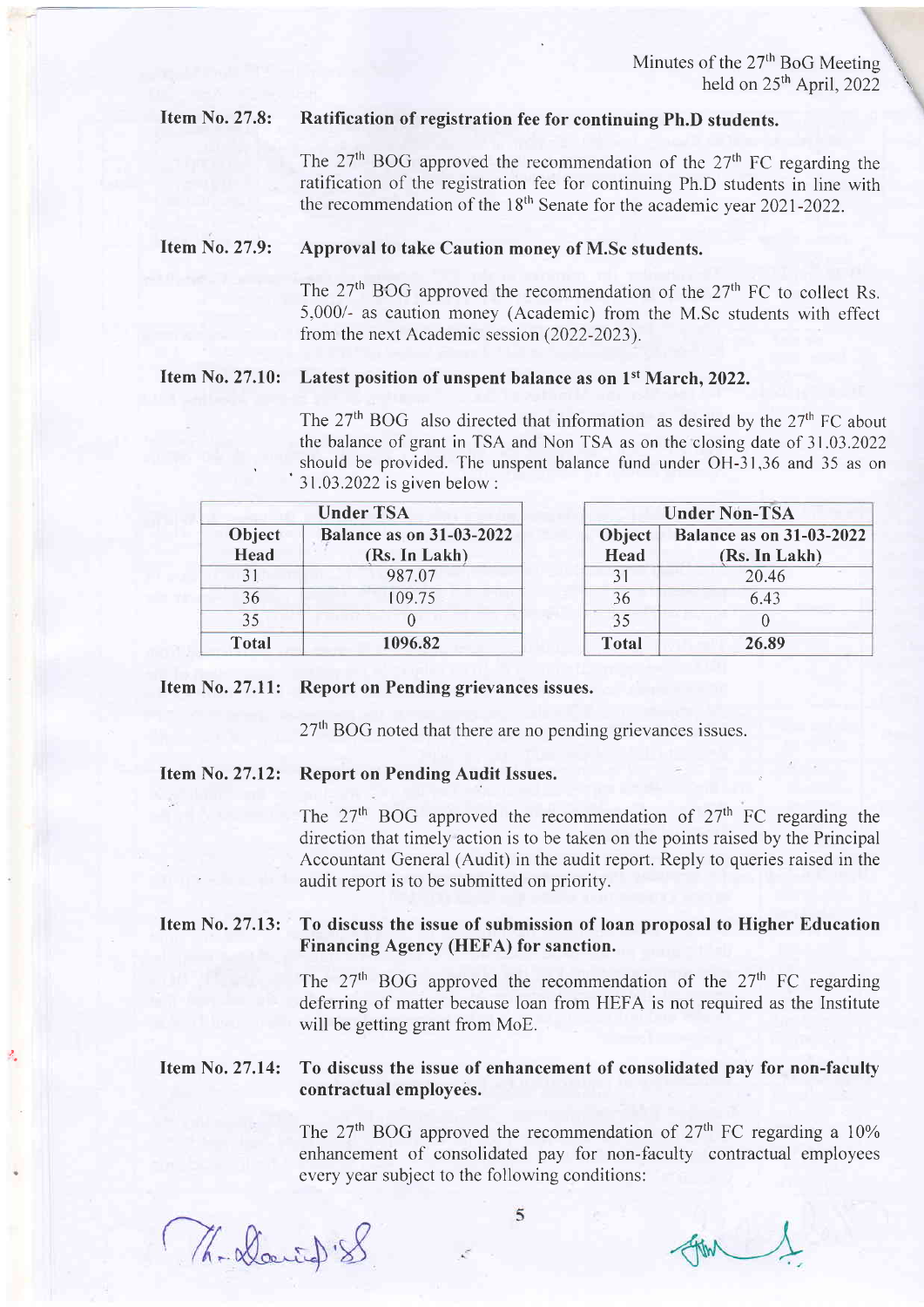- (i) The service extension will be subject to satisfactory performance in the year preceding the enhancement and there shall not be any disciplinary case against the ernployees.
- (ii)  $\frac{10\%}{10\%}$  enhancement will be on consolidated pay of preceding year which will be done only at the time of renewal of one year contract and not in between. There shall be a gap of at least 02 working days between completion and renewal of contract.
- (iii) For this year the enhancement will be effective from the date of notification of the BOG minutes.

# Item No. 27.15: To discuss the issue of enhancement of consolidated pay for faculty contractual employees.

The  $27<sup>th</sup>$  BOG approved the recommendation of the  $27<sup>th</sup>$  FC regarding a 10 % enhancement of consolidated pay for faculty contractual employees every year subject to the following conditions:

- (i) The service extension will be subject to satisfactory performance of the assigned duties in the year preceding the enhancement and there shall not be any disciplinary case against the employees.
- (ii) 10  $%$  enhancement will be on consolidated pay of preceding year which will be done only at the time of renewal of one year contract and not in between. There shall be a gap of at least 02 working days between completion and renewable of contract.
- (iii) For this year the enhancement will be effective from the date of notification of the BOG minutes

## Item No. 27.16: To discuss the issue of absorption of Dr. Prabhat Kumar, Trainee Teacher, Department of ME as Assistant Professor on regular basis.

After detailed deliberations, the  $27<sup>th</sup>$  BOG approved the absorption of Dr. Prabhat Kumar, Trainee Teacher, Department of Mechanical Engineering as Assistant Professor on regular basis with effect from the date of notification of the 27<sup>th</sup> BOG minutes, with the condition that any further direction/decision of MoE will be binding in this case. Accordingly, an undertaking is to be taken by the Institute from Dr. Prabhat Kumar.

## Item No. 27.17: To discuss the issue of shortage of manpower in the Accounts Section.

The 27<sup>th</sup> BOG acknowledged the shortage of staff in the Accounts Section of the Institute. After detailed deliberations, the 27<sup>th</sup> BOG approved the recruitment of 02 nos. of Accountant/ Superintendent on a contract basis.

### Item No. 27.18: To consider the report of the committee chaired by Dr. K. Radhakrishnan, Chairman of Standing committee of IIT Council for academia and industry interface.

The 27<sup>th</sup> BOG approved the report of the committee chaired by Dr. K. Radhakrishnan, Chairman of the Standing committee of llT' Council for academia and industry interface and allowed the Institute to proceed as per

the recommendation of the committee.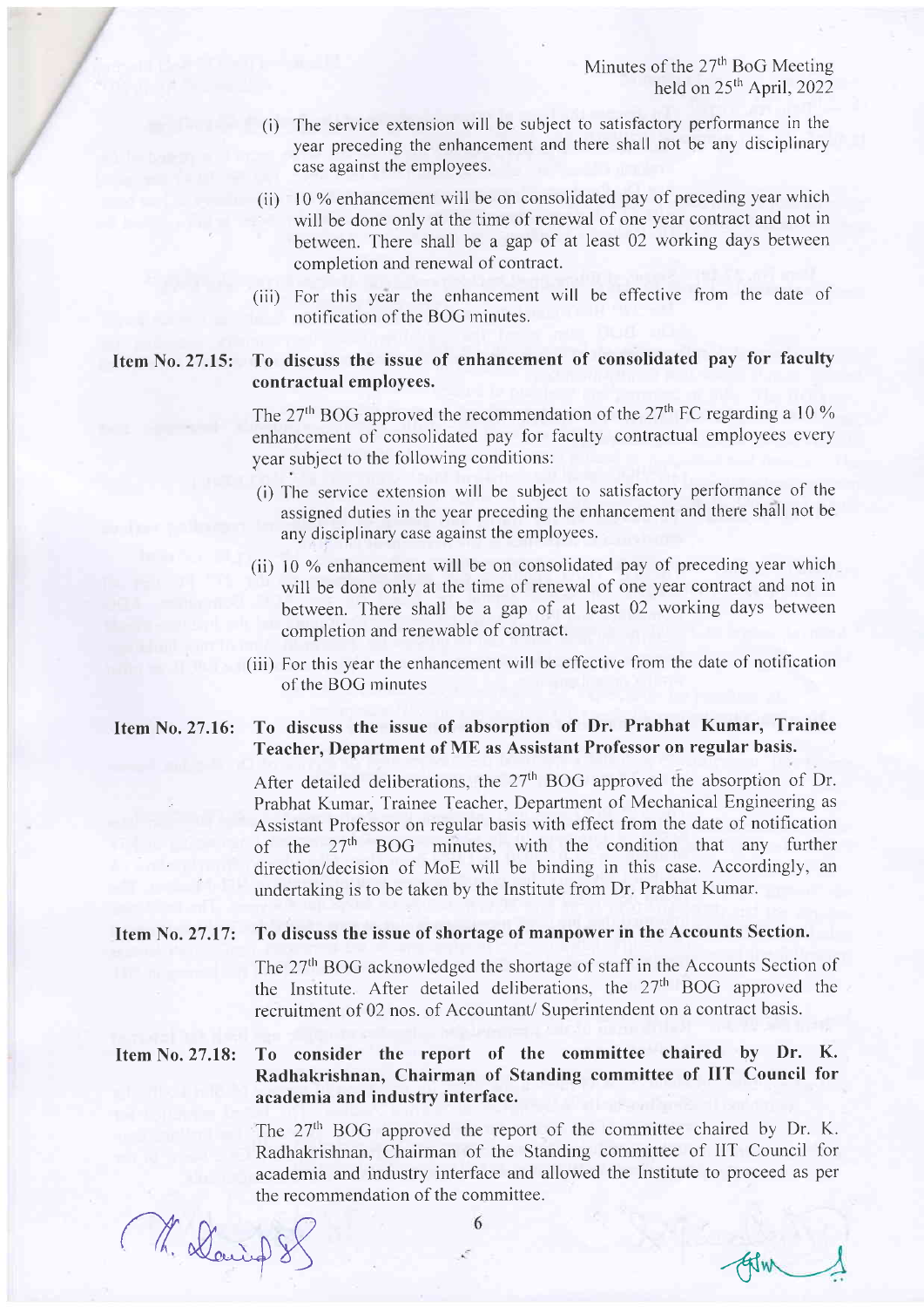Item No. 27.19: To discuss the issue of extension of lien of Dr. Prakash Choudhary.<br>The Board was apprised of the expiry of the three years lien period of Dr. Prakash Choudhary who had joined NIT Hamirpur. The 27<sup>th</sup> BOG also noted that Dr. Praakash Choudhuary was given sufficient opportunity to join back. The 27<sup>th</sup> BOG recommended that a lien termination order is to be issued for Dr. Prakash Chaudhary.

Item No. 27.20: Status of filling up of backlog vacancies of SC/ST/OBC and EWS.<br>The  $27<sup>th</sup>$  BOG noted the vacancy positions of the faculty at various levels. The BOG also noted the guideline from the Ministry regarding the recruitment of faculty and recommended starting the process of recruitment of faculty members.

# Item No. 27.21: Report on MOUs signed with various academic Institutes and organizations.

.27<sup>th</sup> BOG noted the signing of MoUs with CAU and INFLIBNET.

# Item No. 27.22: To discuss on the status and action to be initiated regarding various construction activities in the permanent campus.

The  $27<sup>th</sup>$ construction works should be based on the RCE Committee, ADG<br>Committee and Prof. Gandhi's Committee's Report and the Institute should<br>identify the land which can be utilized for the construction of new buildings.<br>Institute

# Item No. 27.23: Confirmation of service of faculty member.

The  $27<sup>th</sup>$  BOG approved the confirmation of servige of Dr. Kundan Kumar w,e,f,  $2<sup>nd</sup>$  November 2021.

The 27<sup>th</sup> BOG was also informed that Prof. Rajesh Kumar Bhushan who joined as Professor in the Department of Mechanical Engineering in NIT Manipur on 23-07-2020 on LIEN from Guru Ghasidas Vishwavidyalaya (A Central University) has completed one year probation in NIT Manipur. The Board noted that an employee can be on LIEN for 03 years. The BOG was informed that his CAS promotion is due at Guru Ghasidas Vishwavidyalaya (A Central University). Therefore the Board permitted Prof.Rajesh Kumar Bhushan to retain his LIEN for 03 years from the date of his joining at NIT Manipur.

# Item No. 27.24: Ratification of the proposal for extension of upper age limit for Internal Auditor.

The 27<sup>th</sup> BOG ratified the order for extension of service of Shri L. Ibocha Singh, who is working as an Internal Auditor. The Board permitted for extension of his service for another 03 months. However, the Institute may continue utilising his service as a Consultant or on Part Time basis. In the meantime, the BOG directed to look for an alternative arrangements.

M. David S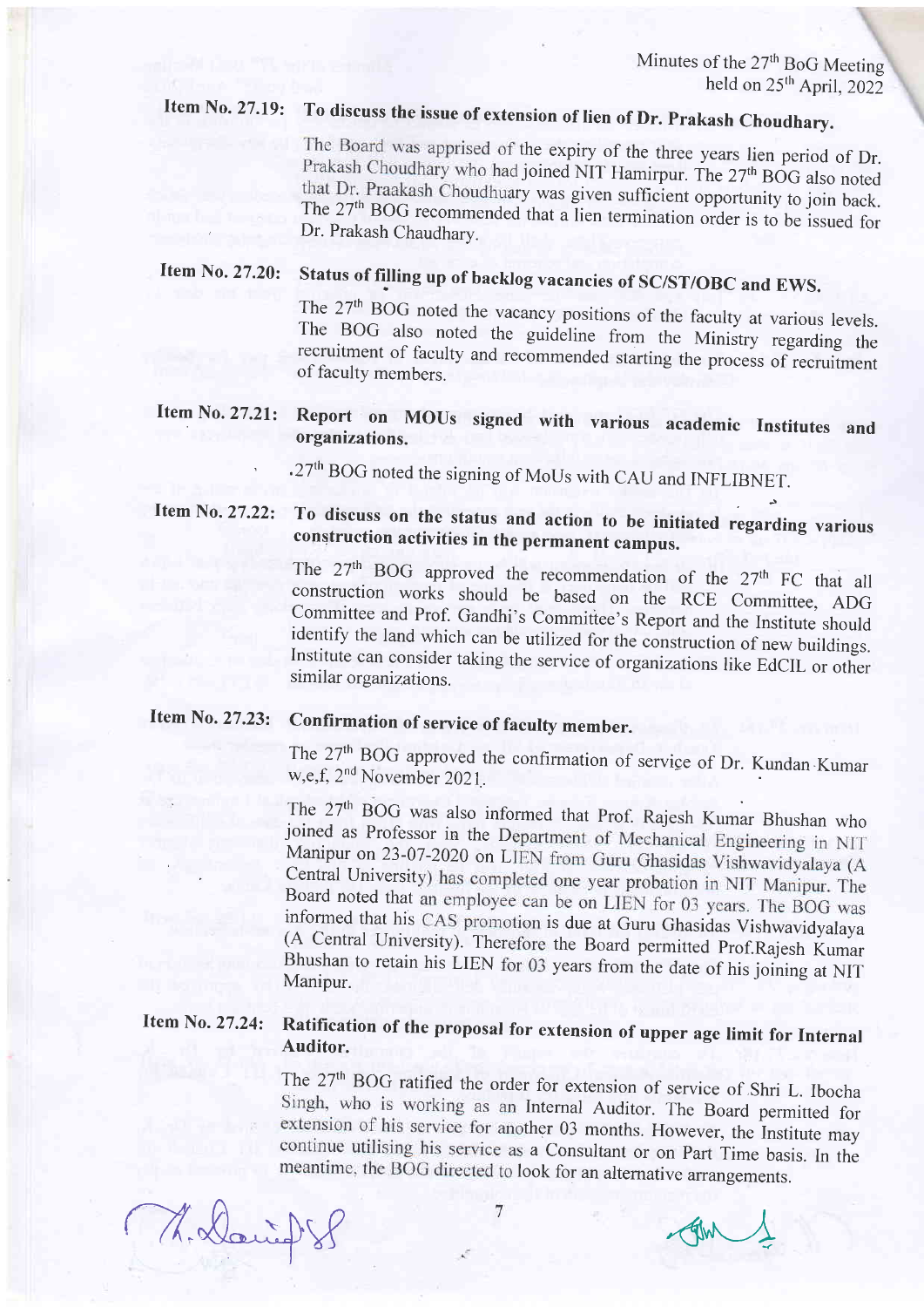### Item No. 27.25: Submission of Annual Report and Audited Accounts for FY 2020-21 both in Hindi and English version.

27<sup>th</sup> BOG noted the submission of Annual Report and Audited Accounts for FY 2020-21 both in Hindi and English to the Ministry of Education along with SAR on 3<sup>rd</sup> March 2022.

## Item No. 27.26: Proposal for allocation of additional work to Shri L. Dorendro Singh (Assistant Registrar).

The 27<sup>th</sup> BOG approved the proposal to allow Shri L.Dorendro Singh, Assistant Registrar to perform all administrative and establishment relaied duties except those related to purchase and payment of bills. The BoG also approved the proposal for the re-designation of Dr. Khelchandra Thongam, Assistant Professor (CSE Dept) as DDo/Assistant Registrar (Finance). He will continue to look after all matters related to purchases and finance. The BoG also suggested that a letter may be sent to cBI Imphal requesting them to provide the latest status of the case against about L. Dorendro Singh (Assistant Registrar).

#### Item No. 27.27: To discuss the recommendation of the Departmental purchase committee on release of pending payment for purchased equipment.

The  $27<sup>th</sup>$  BOG approved the recommendation of  $27<sup>th</sup>$  FC to release payment from IRG with details.

- (i) M/s VB Ceramic Consultants Rs.  $18,89,250/$  for purchase of equipment'Hybrid furnace (1600'c) with 20 ton hydraulic press.
- (ii) M/s Marine India Rs. 5,074,00/- for purchase of equipment 'Interfacing impedance analyzer machine'.

#### Item No. 27.28: Status of existing student's accommodation facility and identification of ongoing construction works related to accommodation of students.

The  $27<sup>th</sup>$  BOG approved the recommendation of  $27<sup>th</sup>$  FC to present the amount spent under Head 31,35 and 36 as of 0l-04-2022, and the amount further required under Head  $31,35$  and  $36$  is to be provided.  $27<sup>th</sup>$  BOG also approved the revised DPR of 2022 subject to the inclusion of the followins information:

- (i) Measures taken up or proposed to be taken up for flood mitigation and stop water logging in the Institute.
- (ii) Suggested structural changes proposed to be made in buildings so that these will be feasible in the present allotted land and soil conditions.
- (iii) Include a proper Master Plan which can be prepared in consultation with the organizations like EdclL or similar professional organizations.

M. Danis

я